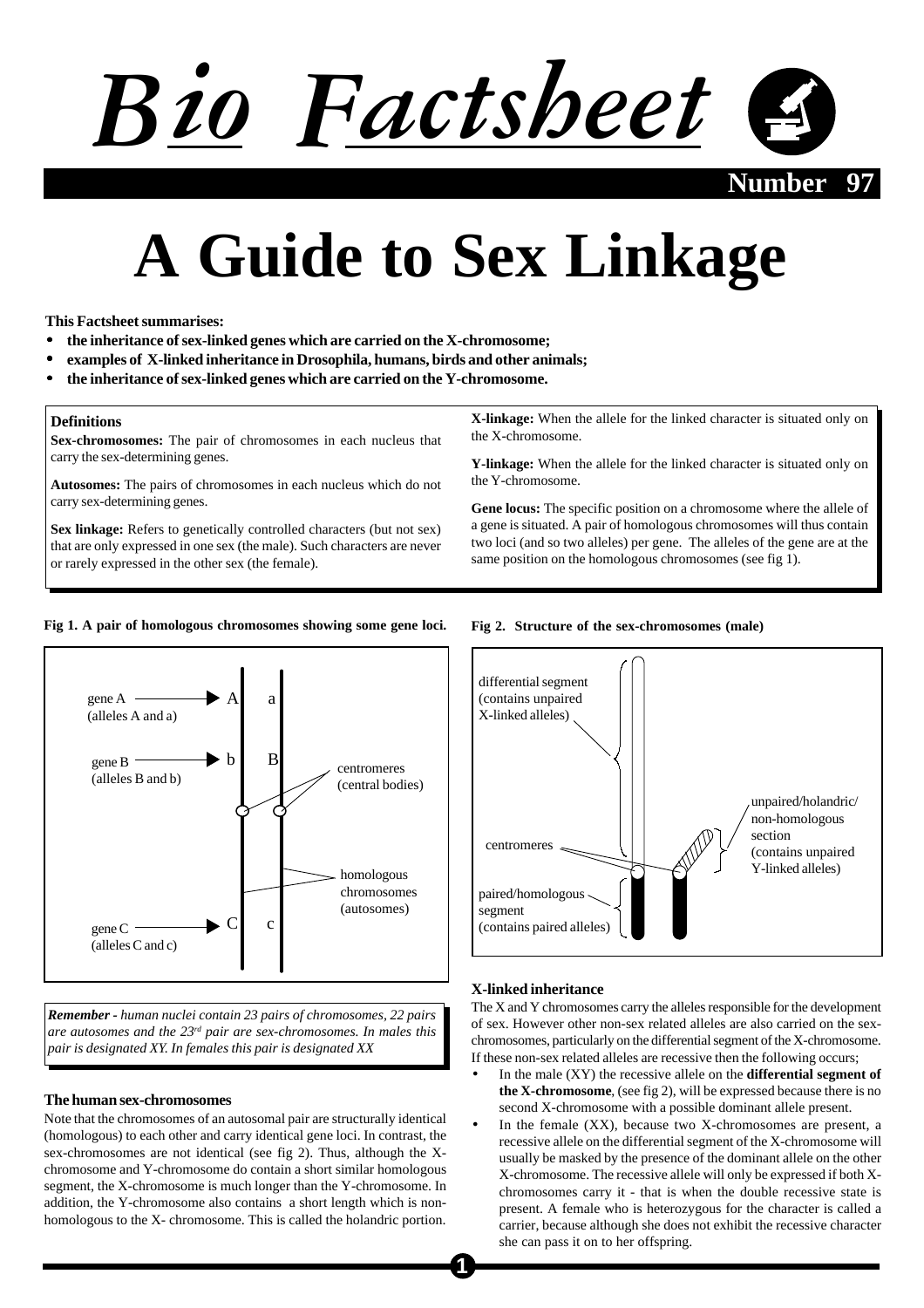*Remember:– the female (XX) is referred to as the homogametic sex because with respect to sex-chromosomes only one type of gamete (Xegg cell) is produced. The male (XY) is referred to as the heterogametic sex because with respect to the sex chromosomes two types of gamete are produced (X- sperm and Y-sperm)*

Fig 3 illustrates possible male and female genotypes for sex linkage.

# **Fig. 3. Possible male and female genotypes for sex linkage (redgreen colour-blindness)**



Thus the possible genotypes and phenotypes are;

- $X^N$   $X^N$  female with normal vision (homozygous dominant)
- $X^N$   $X^n$  female with normal vision (heterozygous carrier of colourblindness)
- $\bullet$   $X^n X^n$  female with red-green colour-blindness (homozygous recessive)
- $X^N$  Y male with normal vision
- $X<sup>n</sup> Y$  male with red-green colour-blindness

About 2.5% of men suffer from red-green colour-blindness but less than 0.1% of women have the condition. To have a chance of producing a redgreen colour-blind female, a colour-blind man must have children by a carrier female. This is illustrated in the cross below.

**Exam Hint** – if you have to answer questions on sex linkage using a genetic cross, then write the cross out in the way shown below, which gives all the information. Alternatively, it is acceptable to use a punnet square diagram.

| Parental phenotypes:<br>Parental genotypes: |                                | carrier female<br>$X^N X^n$                           | $\times$ | colour-blind male<br>$X^n$ Y |                                        |
|---------------------------------------------|--------------------------------|-------------------------------------------------------|----------|------------------------------|----------------------------------------|
| Gametes:                                    |                                | $50\% \text{ X}^{\text{N}}$ 50% $\text{X}^{\text{n}}$ |          |                              | 50% X <sup>n</sup> 50% Y               |
| Children:                                   | $X^N X^n$<br>carrier<br>female | $X^n$ $X^n$<br>colour-blind<br>female                 |          | $X^N Y$<br>male              | $X^n Y$<br>normal colour-blind<br>male |
| Ratio:                                      |                                |                                                       |          |                              |                                        |

# **Other examples of X-linked inheritance**

- haemophilia A and haemophilia B
- brown enamel on the teeth
- non-functional sweat glands
- absence of central incisors
- some types of deafness
- white forelocks
- juvenile glaucoma
- glucose-6-phosphate dehydrogenase (G6PD) deficiency
- juvenile muscular dystrophy
- retinitis pigmentosa
- coat colour in cats
- white eyes in Drosophila (fruit flies)
- yellow body colour in Drosophila

**Exam Hint** – data questions have been set on several of these conditions. Do not panic, just remember that the inheritance pattern for X-linked inheritance is always the same as for colour blindness.

# **Haemophilia**

Haemophilia is a blood disease in which the blood fails to clot adequately. Sufferers may bleed to death even from a trivial wound. Haemophilia A is most common and is due to a single recessive allele which results in a reduction in the amount of a specific clotting protein called 'antihaemophiliac factor' (AHF) in the blood. This is the type of haemophilia which was present in Queen Victoria's family and Queen Victoria herself was a carrier of the condition. Haemophilia B is rarer and is called 'Christmas disease' after its discoverer. In this condition the recessive allele causes a reduction in the amount of the clotting protein 'plasma thromboplastin component' (PTC) in the blood. The following genetic cross shows the possible genotypes of Queen Victoria's children:

Let H be the dominant allele for normal blood clotting ability. Let h be the recessive allele for haemophilia.

| Parental phenotypes:<br>Parental genotypes: | Queen Victoria<br>carrier female<br>$X^H X^h$ |  | ×                              | Prince Albert<br>normal male<br>$X^HY$ |                  |  |                                        |
|---------------------------------------------|-----------------------------------------------|--|--------------------------------|----------------------------------------|------------------|--|----------------------------------------|
| Gametes:                                    | $50\%~X^H$ 50% $X^h$                          |  |                                |                                        | $50\%~X^H$ 50% Y |  |                                        |
| Children:                                   | $X^H X^H$<br>normal<br>female                 |  | $X^H X^h$<br>carrier<br>female |                                        | $X^H Y$<br>male  |  | $X^h Y$<br>normal haemophiliac<br>male |
| Ratio:                                      |                                               |  |                                |                                        |                  |  |                                        |

Haemophiliac females can only result from interbreeding between a carrier (or haemophiliac) female and a haemophiliac male. This was impossible until recent years when clotting factors became available to curtail bleeding in haemophiliacs. Before that, haemophiliac males usually died, from haemorrhaging, in childhood.

*Remember: – because haemophilia was normally a lethal condition that killed sufferers before they could reproduce and pass on the haemophilia allele, one would expect that the condition would rapidly become extinct. This does not happen because the normal blood clotting alleles constantly mutate into the haemophilia-causing alleles. However, the mutation rate is relatively low, for example, 1 in 20,000 live births in London (haemophilia A).*

Sex linkage was first clearly recognised in 1910 by Morgan and his coworkers using Drosophila. Morgan noticed a white-eyed male (mutant) which had suddenly appeared among his cultures of red-eyed flies. When he mated this white-eyed male with its red-eyed sisters he found that all the  $F_1$  flies had red eyes. Thus white-eyes was recessive to red-eyes. When the  $F_1$  flies were allowed to interbreed red-eyed and white-eyed flies appeared in a 3:1 ratio in the  $F_2$  generation *but all the white-eyed flies were male*.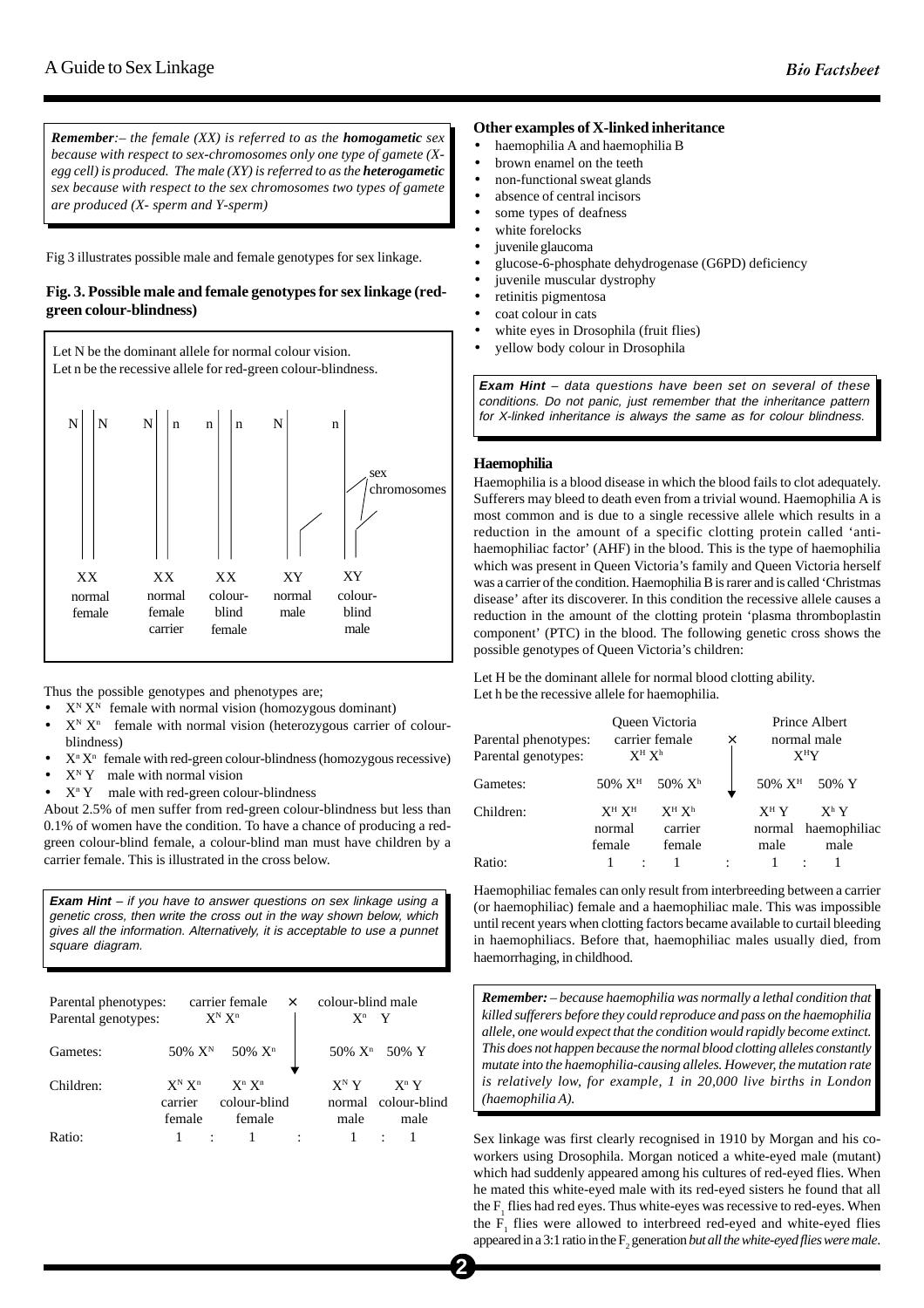Morgan realised that the alleles controlling eye colour must be situated on the differential (unpaired) segment of the X-chromosome:

Let R be the dominant allele for red eyes. Let r be the recessive allele for white eyes.

| Parental phenotypes:<br>Parental genotypes: | $X^R$ $X^R$                            | red-eyed female                                | ×        | X <sup>r</sup> Y         | white-eyed male                      |
|---------------------------------------------|----------------------------------------|------------------------------------------------|----------|--------------------------|--------------------------------------|
| Gametes:                                    | $100\%$ $X^R$                          |                                                |          | $50\%~{\rm X}^{\rm r}$   | 50% Y                                |
| $F_{1}$                                     | $X^R$ $X^r$<br>red-eyed carrier female |                                                | $\times$ | $X^R Y$<br>red-eyed male |                                      |
| Gametes:                                    | 50% X <sup>R</sup> 50% X <sup>r</sup>  |                                                |          | 50% $X^R$                | 50% Y                                |
| $F_{2}$                                     | $X^R$ $X^R$<br>female                  | $X^R$ $X^r$<br>carrier<br>female<br>3 red-eyed |          | $X^R Y$<br>male          | X <sup>r</sup> Y<br>male<br>1 white- |
|                                             |                                        |                                                |          |                          | eyed                                 |

# **X-linked inheritance in birds**

In birds ( and also in butterflies and moths) the females are the heterogametic sex (XY) and the males are the homogametic sex (XX). The same principles apply as in the examples of X-linkage above but remember that the pattern of inheritance will be reversed in the sexes, so that the females will tend to show the linked character most frequently and the males will be the carriers. Examples of X-linked inheritance characters in birds are:

- certain plumage colours in budgerigars (albino, cinnamon, lutino, opaline).
- red and white plumage colours in some breeds of poultry.
- barred plumage in chickens.

To distinguish the sex chromosomes of birds from the  $X - Y$  system the symbols Z and W are often used to identify the sex chromosomes. ZZ is male and ZW is female.

# **Y-linked inheritance**

It is incorrect to say that the Y-chromosome is 'genetically empty' although it is true to say that the Y-chromosome contains few alleles. There are very few known examples of Y-linked conditions due to alleles carried on the holandric/non-homologous section of the Y-chromosome. Examples that are suspected to be Y-linked are:

- porcupine skin
- webbed toes
- hairy external ears
- some forms of male sexual dysfunction

These conditions can only occur in men since women do not possess Ychromosomes. They could only be passed from father to son.

# **Practice Questions**

- 1. A gene for coat colour in cats has two alleles, B and b. The genotype BB gives a black coat colour, bb gives a ginger coat colour and Bb gives a tortoise-shell coat colour (mixed patches of black and ginger). Male cats never have tortoise-shell coats but can only be black or ginger.
	- a) Suggest an explanation for the inheritance pattern of coat colour in cats. 5
	- b) Give full genetic diagrams to illustrate,
		- (i) a cross between a tortoise-shell female cat and a ginger male cat. 5
		- (ii) a cross between a tortoise-shell female cat and a black male cat. 5
- 2. The family tree below shows the inheritance of Duchenne muscular dystrophy in a family. The disease is caused by a recessive allele of an X-linked gene.



- a) Write down the possible genotypes of individuals 1 to 10. Use D for the normal allele, d for the Duchenne allele and X and Y for the sex chromosomes. 10
- b) If individuals 6 and 7 were to have another child, what would be the probability of the child suffering from muscular dystrophy?

1

- c) Name two other X-linked diseases of humans. 2
- 3. In birds the female is the heterogametic sex. A budgerigar breeder found that a quarter of the eggs laid by one of his breeding pairs did not hatch. Of the young birds that did hatch, two thirds were males.
	- Explain the meaning of the phrase 'the female is the heterogametic sex'. 2
	- b) Suggest an explanation for:
		- (i) the failure of some of the eggs to hatch. 2
		- (ii) two thirds of the offspring being males. Include a genetic diagram in your answer. 8
- 4. a) Barred plumage in chickens is a dominant X-linked trait. Using B for the barred plumage allele, b for the normal plumage allele and X and Y for the sex chromosomes, write down the possible genotypes of:
	- (i) a male with normal plumage,
	- (ii) a male with barred plumage,

**3**

- (iii) a female with barred plumage,
- (iv) a female with normal plumage. 4
- b) Write down a full genetic diagram to show the possible results of a cross between a male who is heterozygous for barred plumage and a female who has normal plumage.  $5$